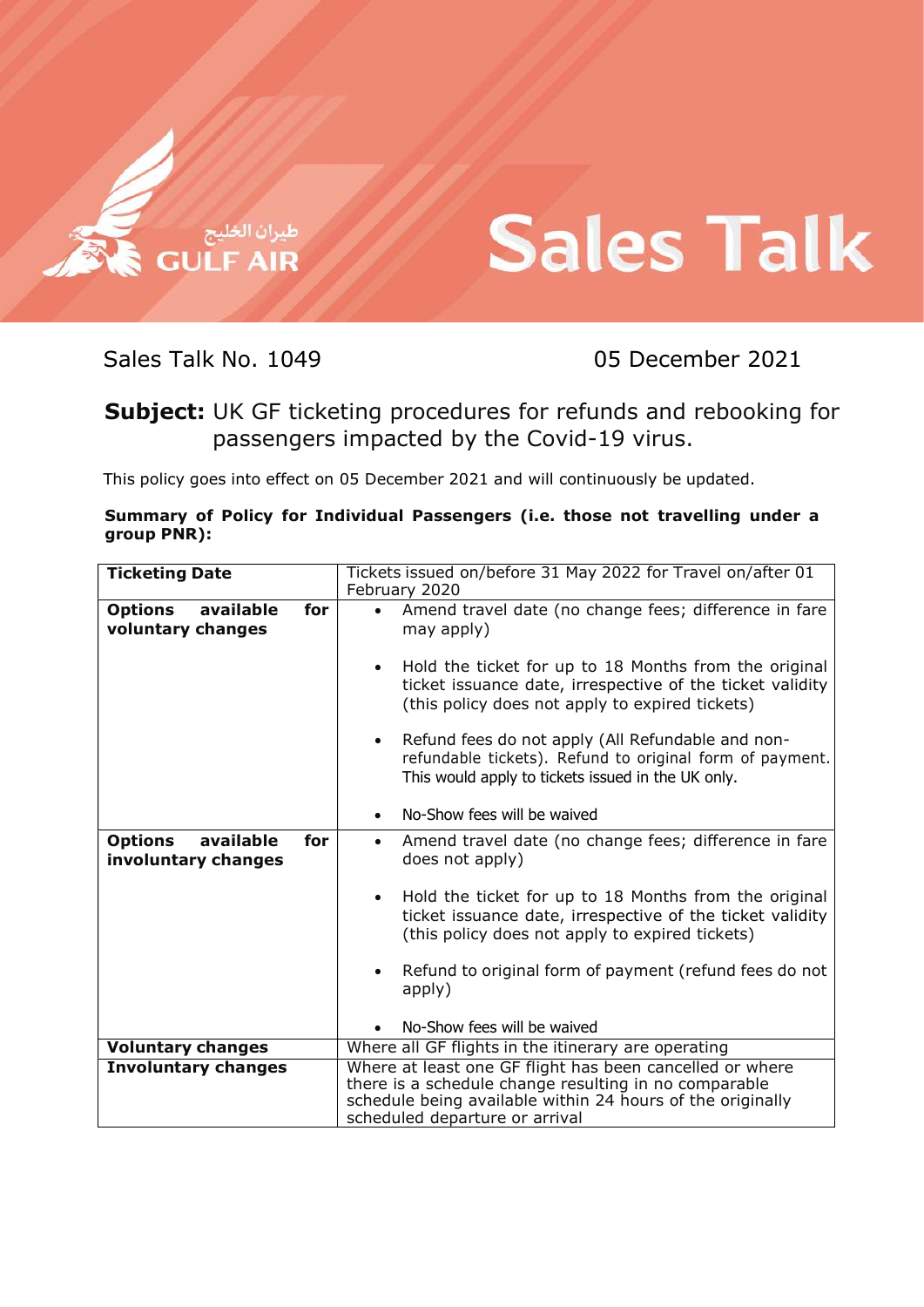

# **Sales Talk**

Passengers who have booked their ticket through a travel agent should be advised to contact their travel agent.

Passengers who have booked directly with Gulf Air should contact WWCC (for departures within 72 hours) or their local Gulf Air office (for departures outside of 72 hours).

### Amend Travel Date

Applicable to **VOLUNTARY** and **INVOLUNTARY** changes

- Applicable to individual bookings only and not applicable to group bookings
- Applicable to all tickets (all commercial ticket types including redemption tickets)
- Rebooking date is subject to a maximum of 18 Months from the original ticket issuance date, irrespective of the ticket validity
- For voluntary changes, rebook into the same RBD as original ticket. All fees/penalties and service charges will be waived but any difference in fare, taxes and surcharges should be collected. Where the status of the ticket is no-show (NS),no-show fees will be waived.
- For involuntary changes, rebook into the same RBD as original ticket and collect any difference in taxes and surcharges. Differences in fare do not apply. If not available, rebook into the lowest RBD available within the same cabin. waive any difference in fares, collect any difference in taxes, surcharges.
- The following OSI should be added to the booking: OSI GF AUTHORISED REBOOKING DUE CORONA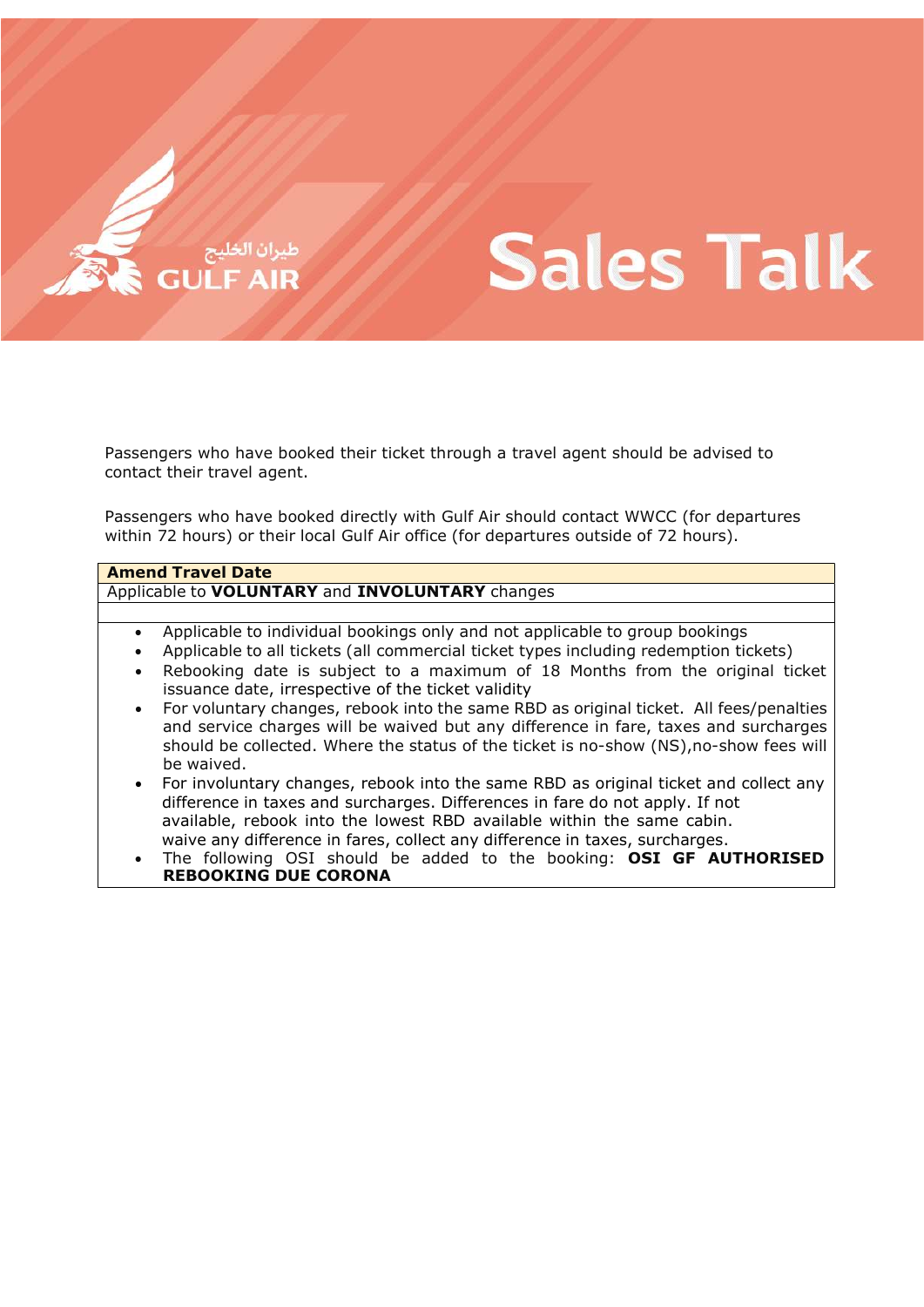## **Sales Talk**

### Hold Ticket For Up To 18 Months, irrespective of the ticket validity

Applicable to VOLUNTARY and INVOLUNTARY changes

- Applicable to individual bookings only and not applicable to group bookings
- Cancel segments from PNR and keep unutilized coupons open
- Status of the ticket should remain as OK/OPEN
- The new flight departure date must be for outbound travel up to a maximum of 18 Months from the original ticket issuance date, irrespective of the ticket validity
- Flight postponement is for the same passenger and is non-transferable
- The ticket value will remain unchanged
- Where the ticket is partially utilized, the residual value should be calculated at the time of cancellation and the value logged in the PNR as a remark. Calculation of the residual value should be as follows:
	- o Unused portion of base fare
	- o Plus unused YQ
	- o Plus unused government taxes
- Change fees will not be charged regardless of which fare was originally purchased
- Where the status of the ticket is no-show (NS), no-show fees will waived.
- In case of GF flight cancellation then no show fee will be waived.
- Difference in fare and taxes will apply. If the fare for the new trip is higher, the passenger must pay the difference. This will also apply in the scenario where a child becomes an adult after the date of original travel or where an infant becomes a child
- If the fare for the new trip is lower there will be no refund of the difference due
- The new booking may be made on any GF route and is not restricted to the original route booked. This applies to both wholly unutilized and partially utilized tickets
- All associated seat reservation and excess baggage purchases will be honored for the new booking
- The following  $\overline{OS}I$  remark should be added to the booking  $-$  OSI TRAVEL POSTPONEMENT DUE CORONA GOOD FOR FUTURE TRAVEL